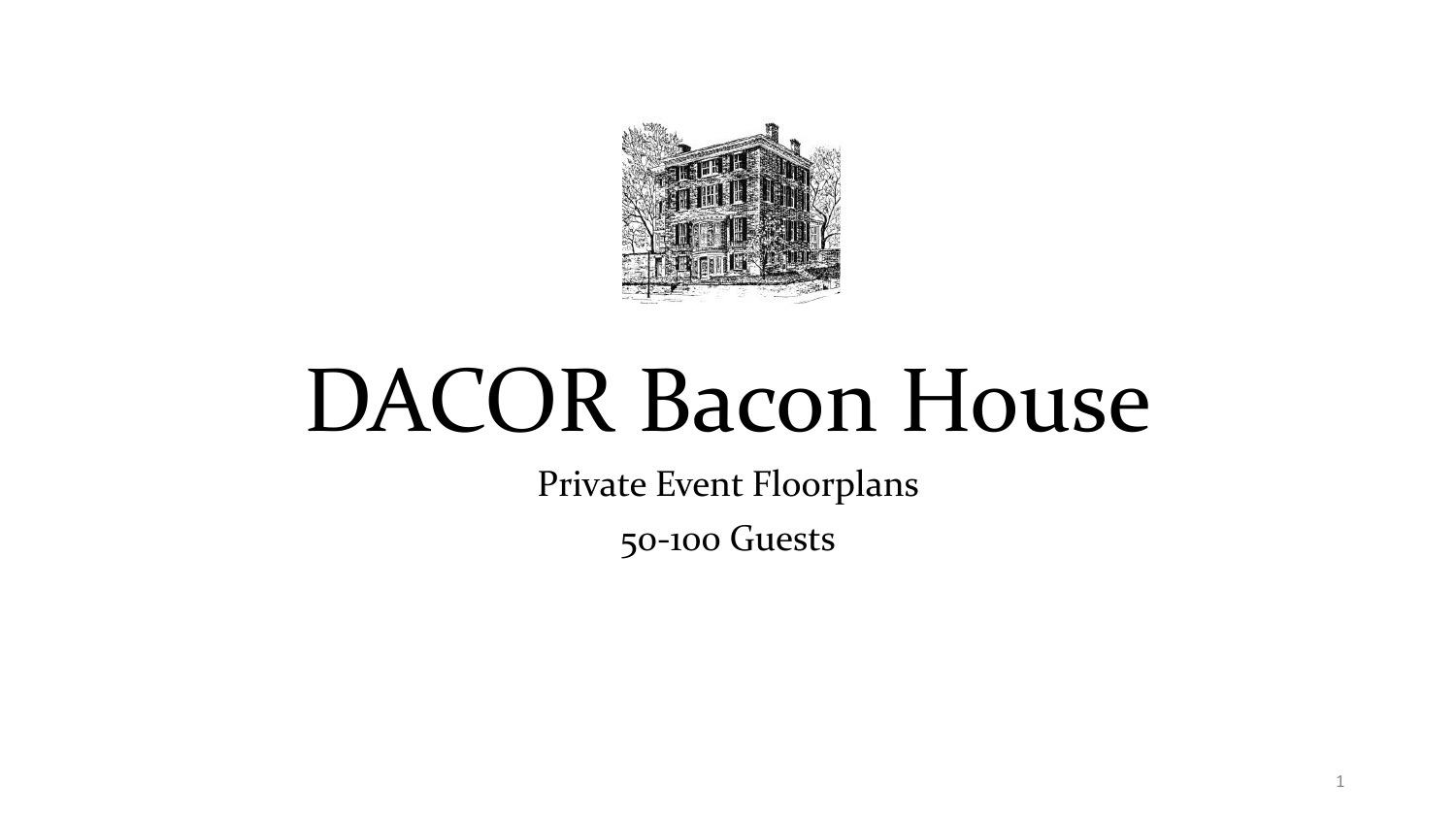# **Table of Contents**

| Layout                                | Location                                                 | Slide #        |
|---------------------------------------|----------------------------------------------------------|----------------|
| <b>Cocktail Reception</b>             | Inside, 1 <sup>st</sup> Floor                            | $\overline{3}$ |
| <b>Cocktail Reception</b>             | Inside, 2 <sup>nd</sup> Floor                            | 5              |
| <b>Cocktail Reception</b>             | The Garden                                               | 5              |
| <b>Buffet Dinner</b>                  | Inside, 2 <sup>nd</sup> Floor                            | 6              |
| <b>Buffet Dinner with Dance Floor</b> | The Garden                                               | 7              |
| <b>Seated Dinner</b>                  | Inside, 2 <sup>nd</sup> Floor                            | 8              |
| <b>Seated Dinner with Dance Floor</b> | The Garden                                               | 9              |
| <b>Seated Ceremony</b>                | Inside, $2^{nd}$ Floor                                   | 10             |
| <b>Seated Ceremony</b>                | The Garden                                               | 11             |
| Dance                                 | Inside, 1st Floor                                        | 12             |
| Dance                                 | The Garden                                               | 13             |
| Lecture                               | Inside, $2^{nd}$ Floor                                   | 14             |
| <b>Blank Floorplans</b>               | 1 <sup>st</sup> Floor, 2 <sup>nd</sup> Floor, The Garden | $15 - 17$      |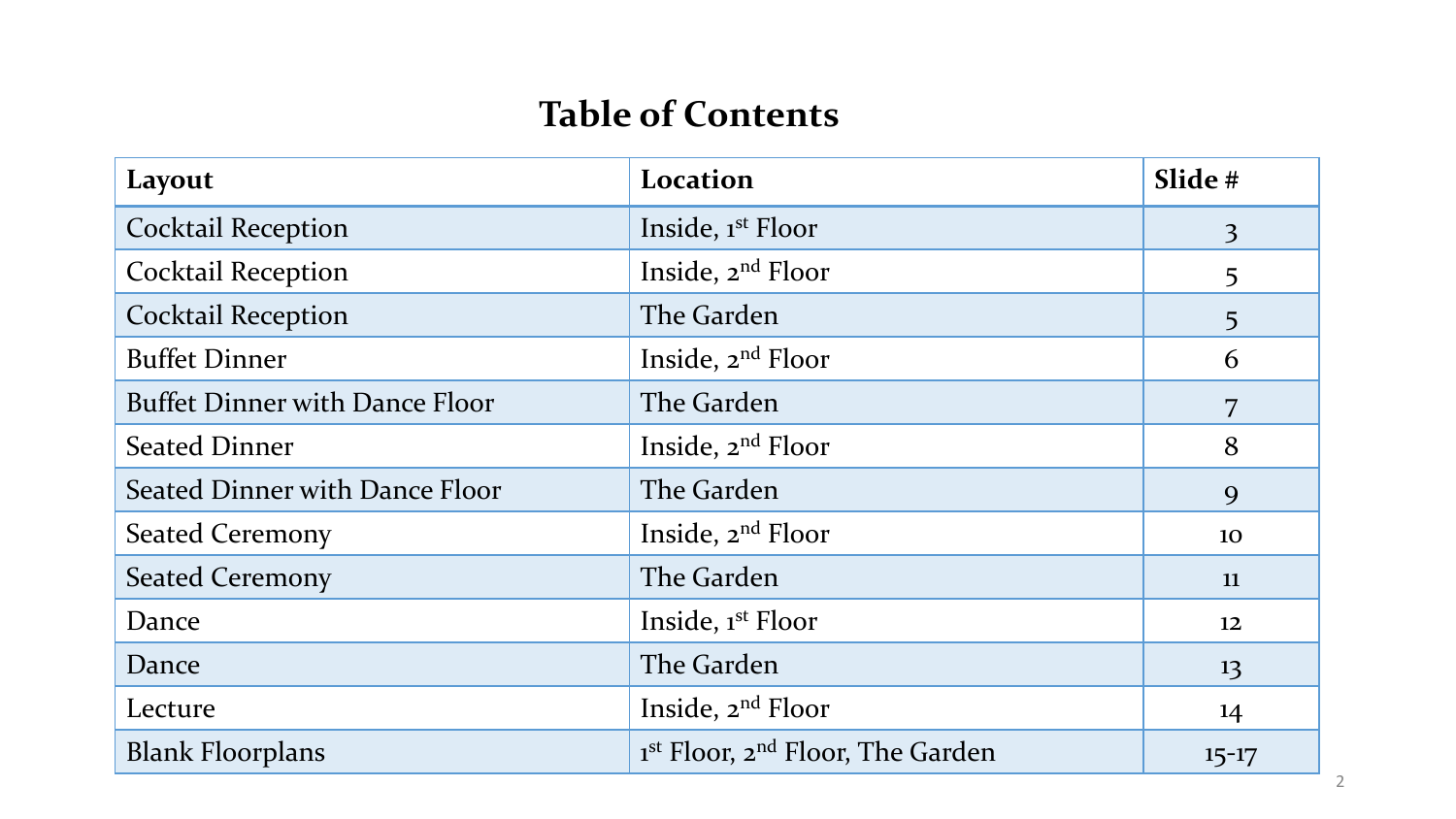#### **Cocktail Reception Inside, 1st Floor**

**50-100 Guests**

Bar and cocktail food positions can be adjusted

High cocktail tables also available

**DBH-50**

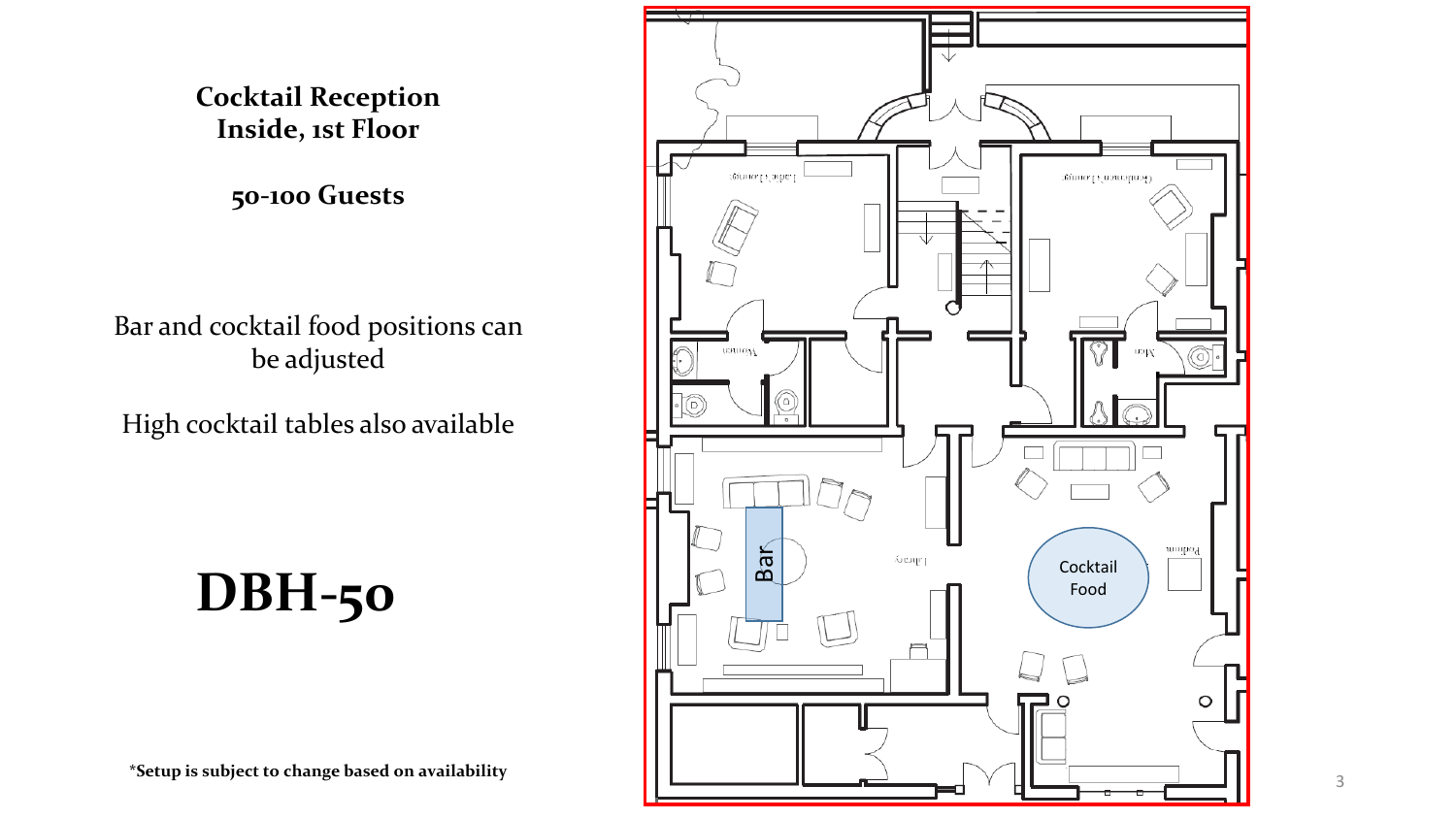

4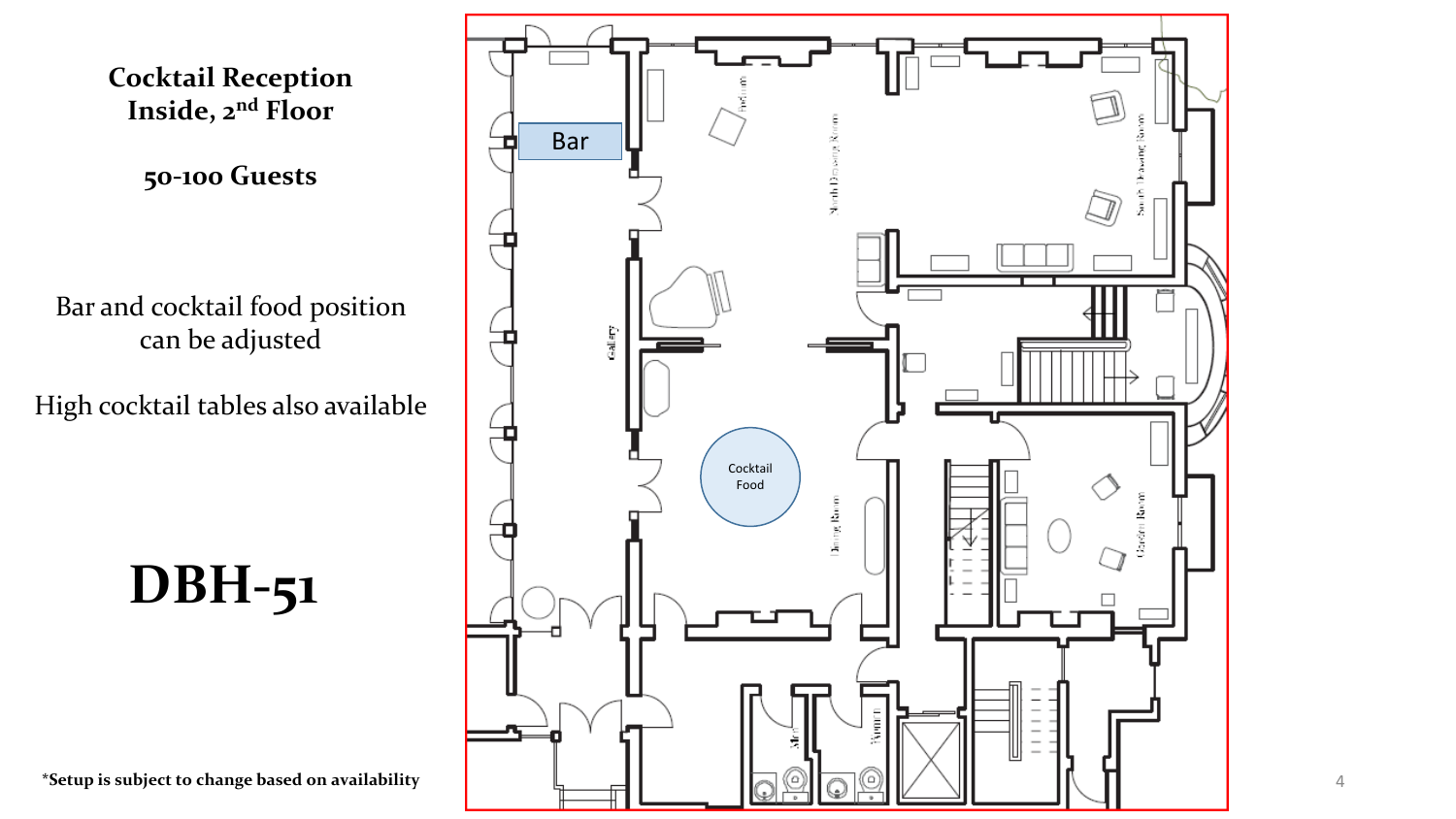**Cocktail Reception The Garden**

**50-100 Guests**

Bar and cocktail food position can be adjusted

High cocktail tables also available

**DBH-52**



**\*Setup is subject to change based on availability**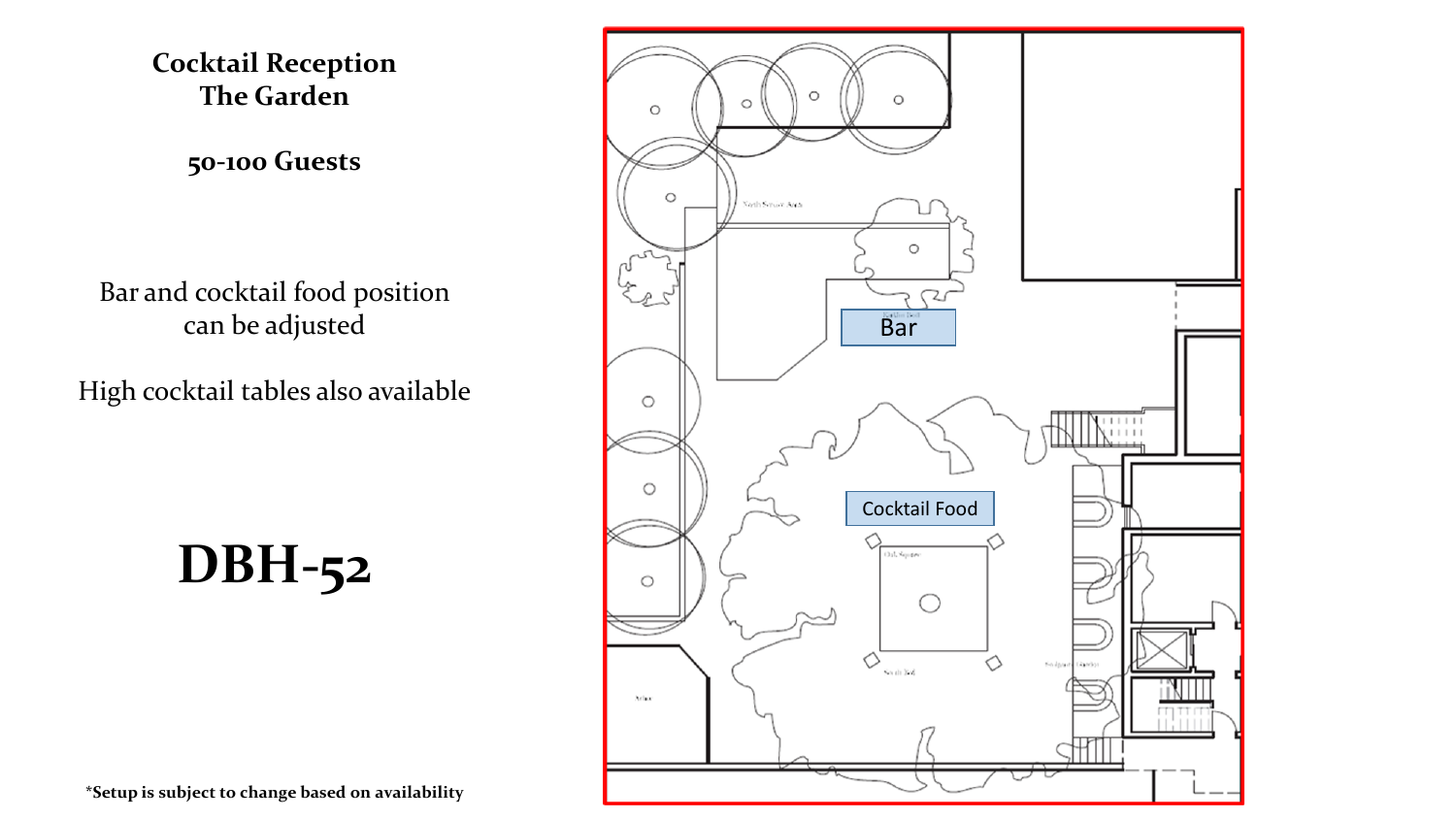**Buffet Dinner Reception Inside, 2nd Floor**

**50 -92 Guests**

Bar and table positions can be adjusted

Tables seat 8 -9 guests. Larger tables are available for an extra charge upon request.

**DBH -53**

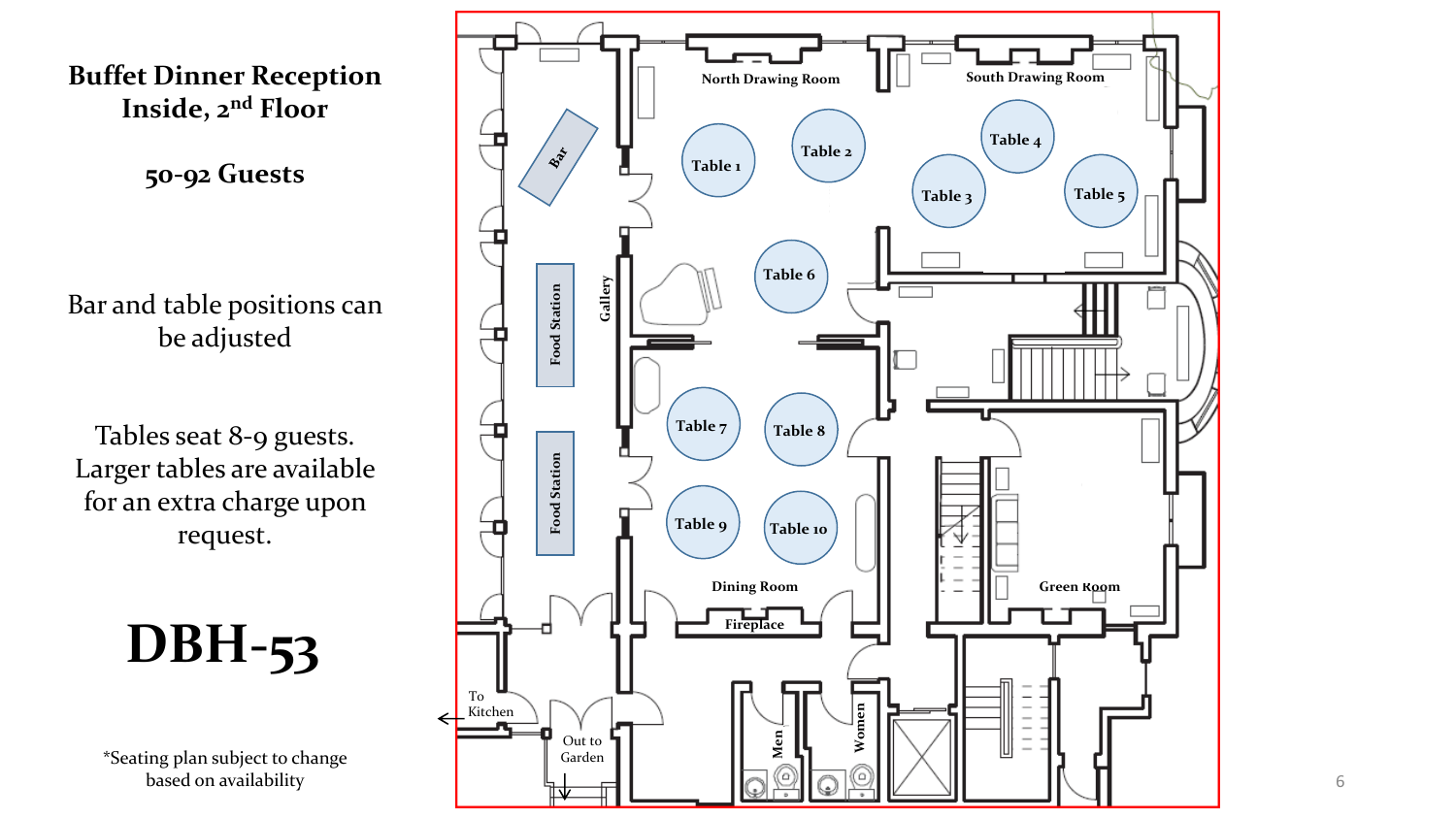

**50 -100 Guests**

Bar, DJ, and Dance Floor positions can be adjusted

**DBH -54**

**\*Seating plan subject to change based on availability** 



7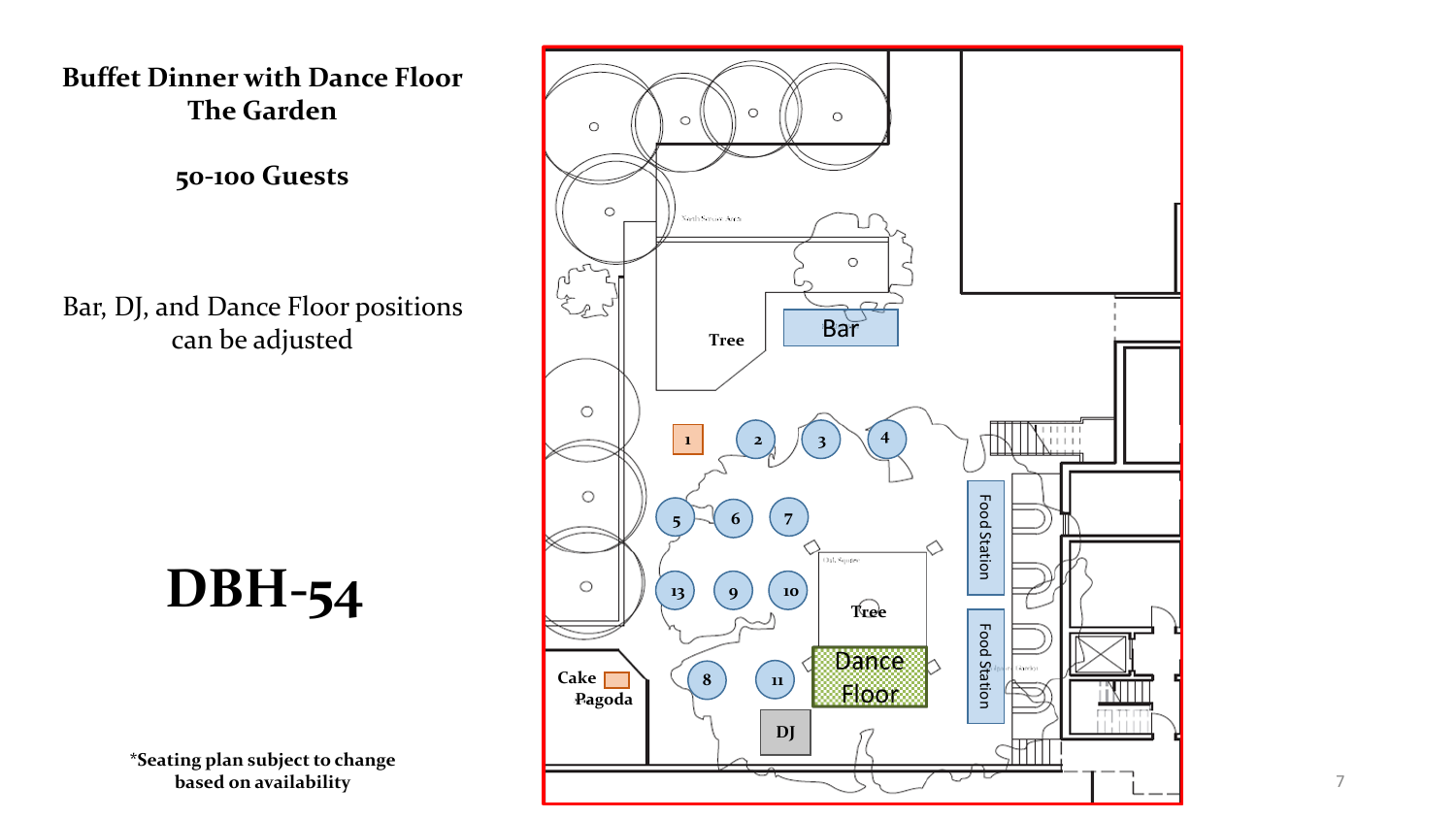

**Seated Dinner Reception Inside, 2nd Floor**

**50-100 Guests**

Bar and table positions can be adjusted

Tables seat 8-9 guests. Larger tables are available for an extra charge upon request.

**DBH-55**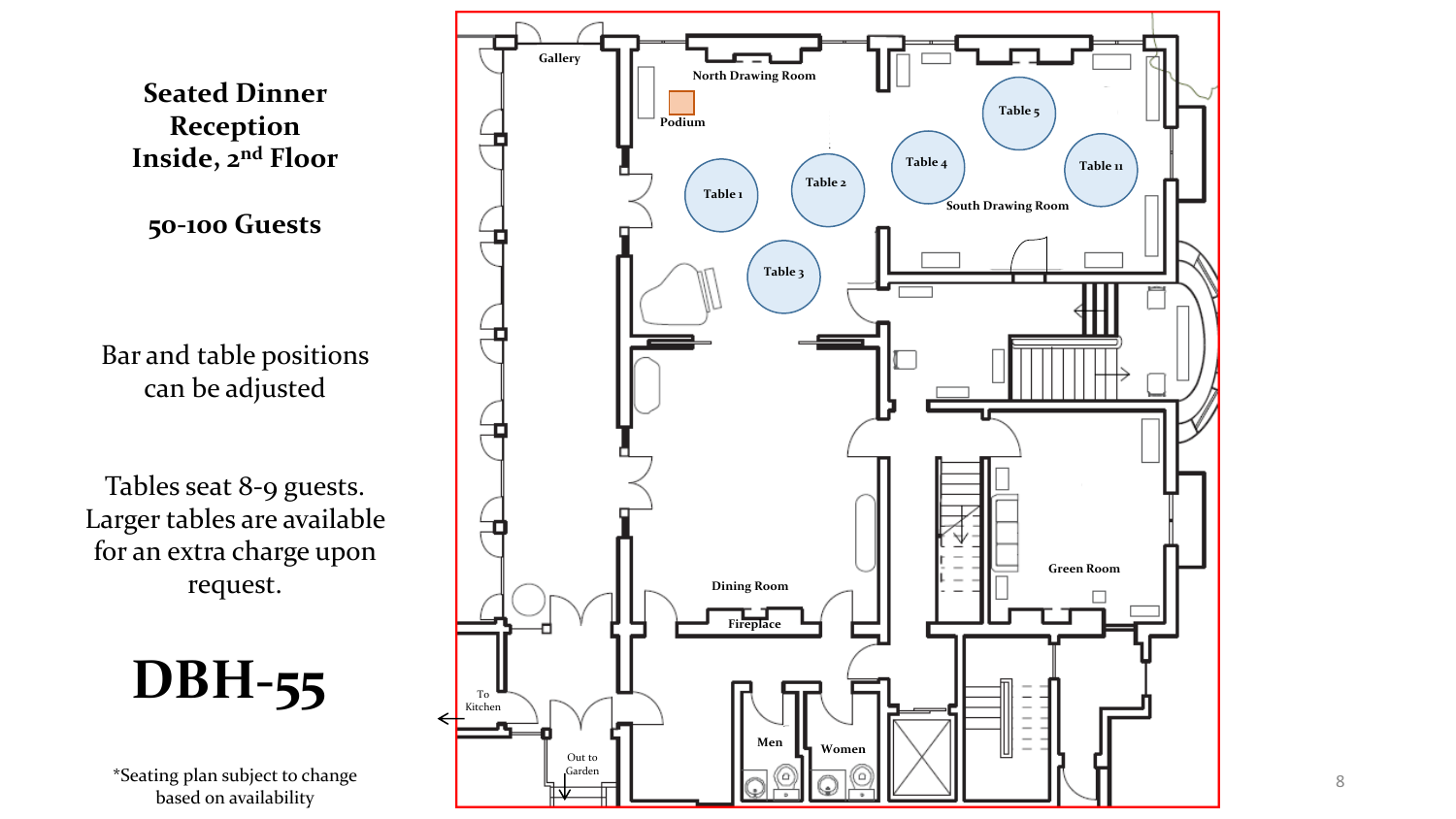

Tables seat 8-9 guests. Larger tables are available for an extra charge upon request.

**DBH-56**

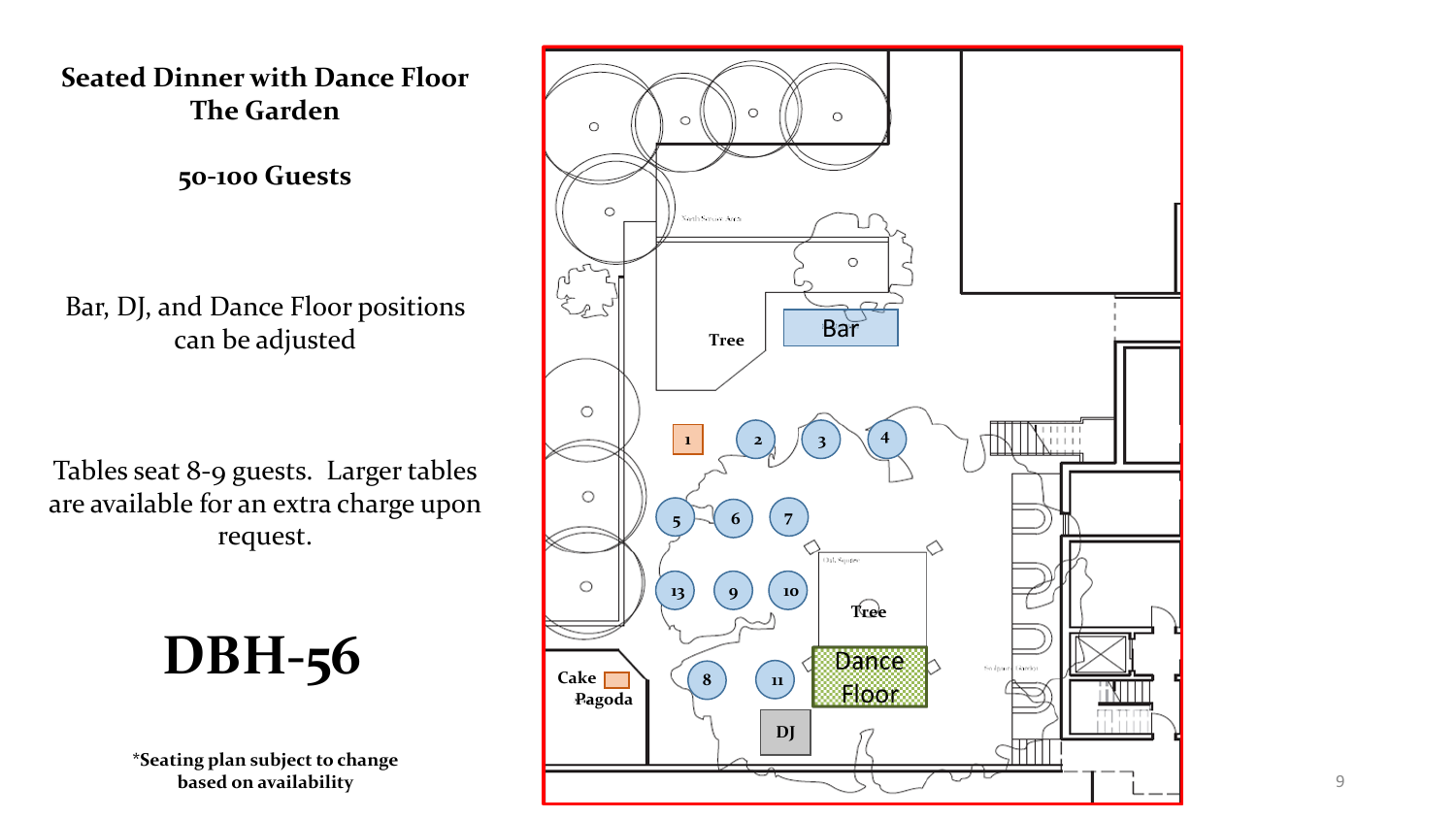

**Inside, 2nd Floor**

**50-100 Guests**

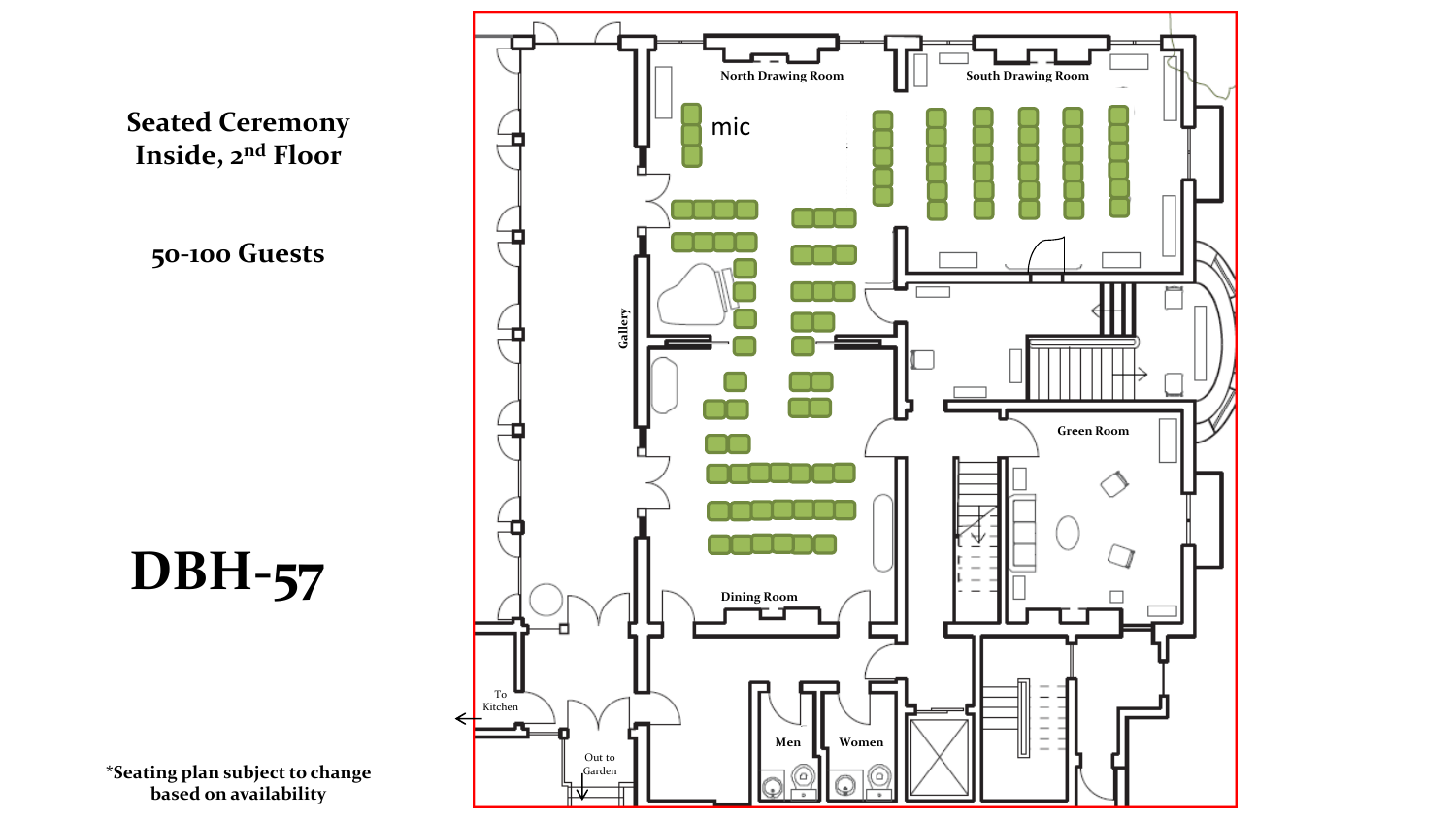**Seated Ceremony The Garden**

**50-100 Guests**

**DBH-58**

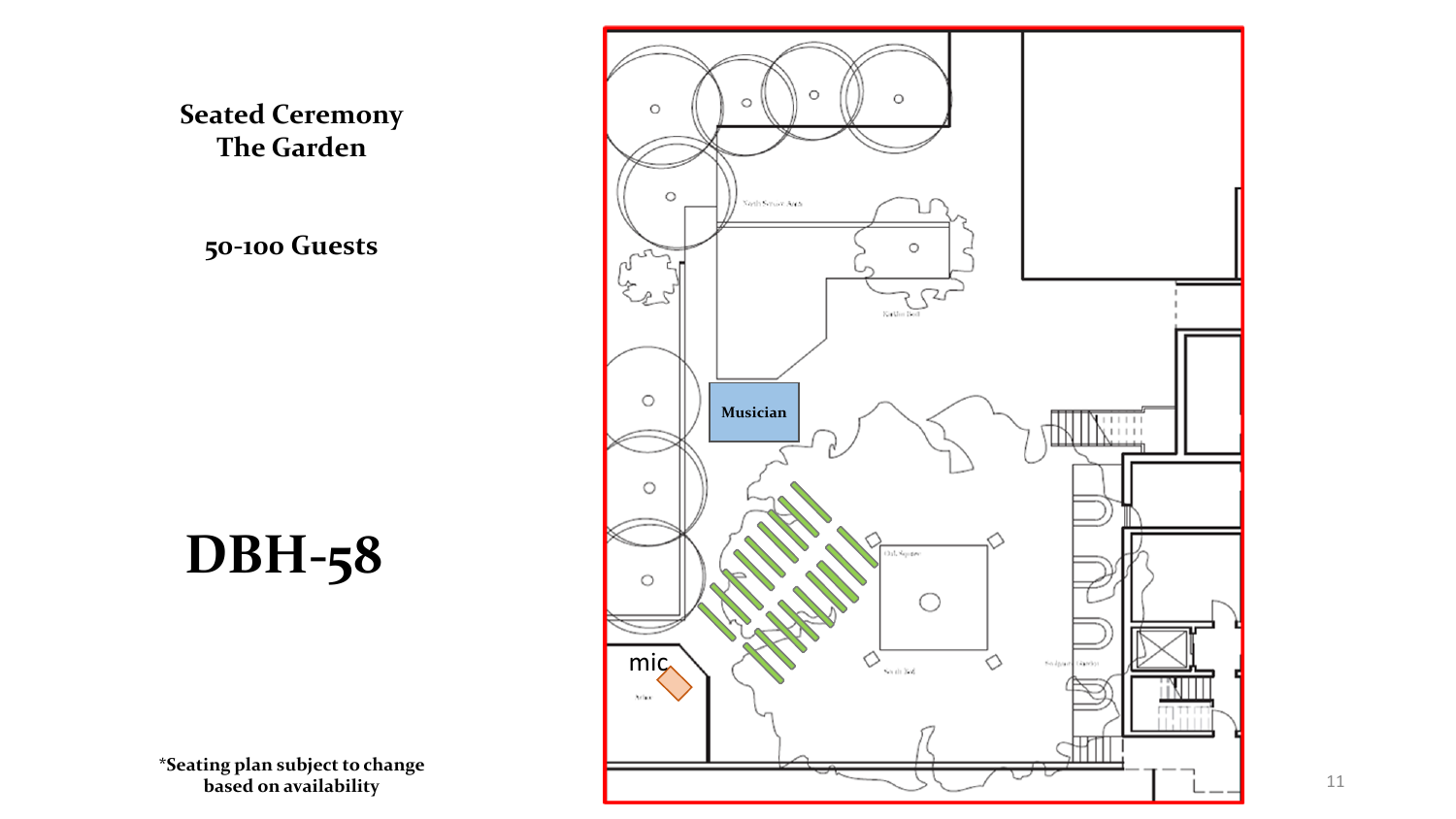**Dancing Set-Up Inside, 1st Floor**

**50-100 Guests**

DJ and Dance Floor positions can be adjusted

**DBH-59**

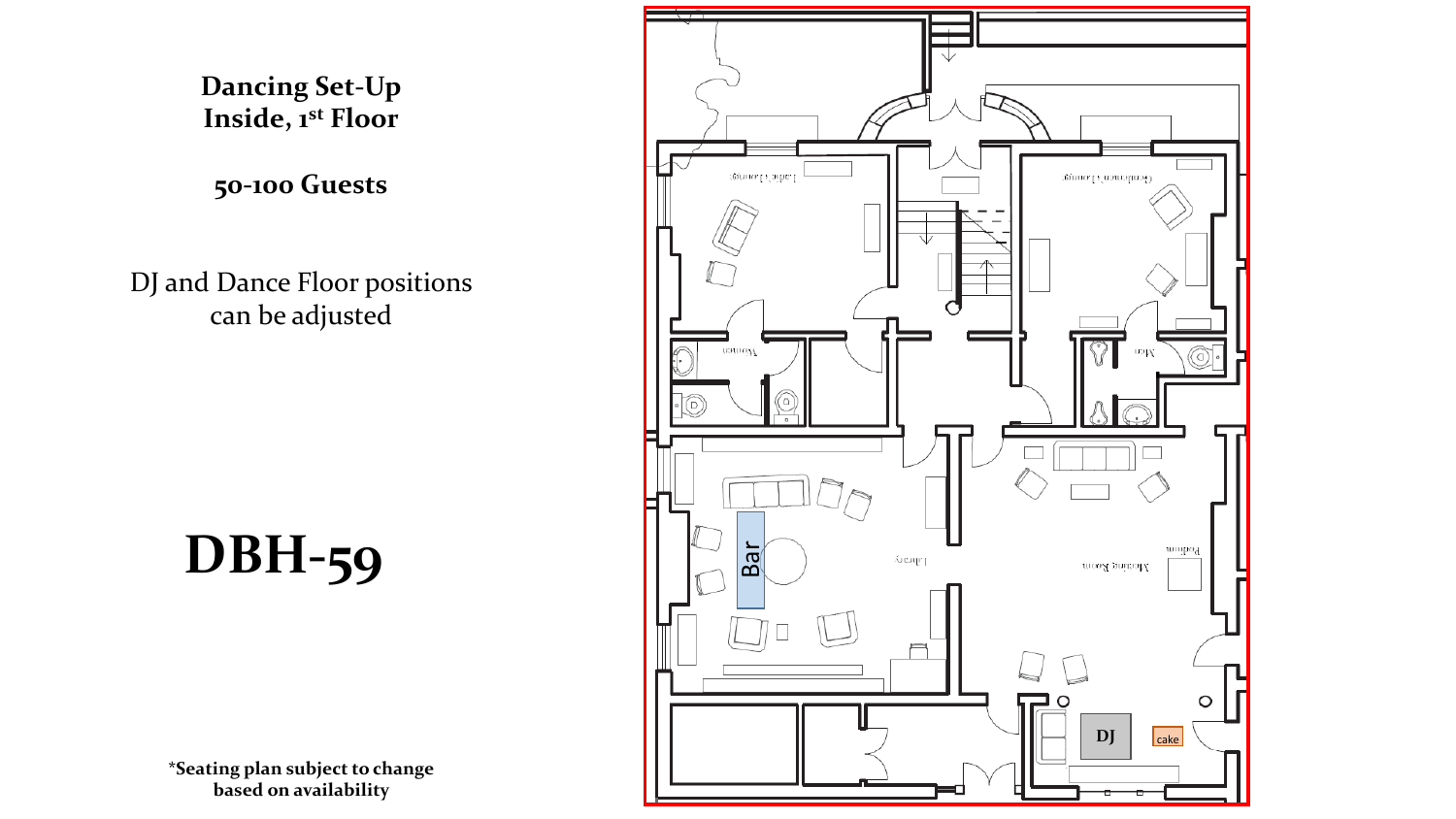**Dancing Set-Up The Garden**

**50-100 Guests**

DJ and Dance Floor positions can be adjusted

**DBH-60**

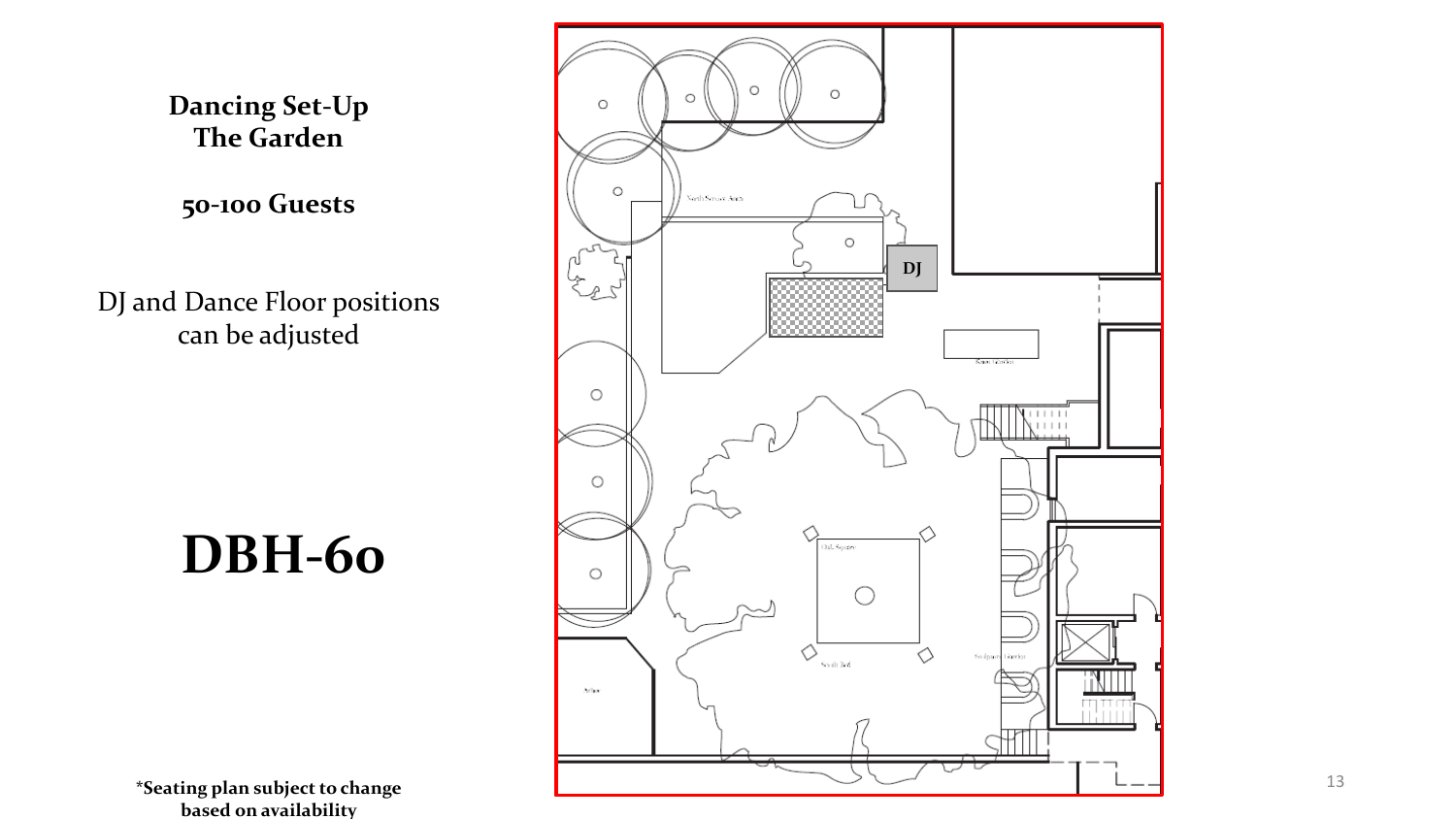

**Lecture Inside, 2nd Floor**

**50-90 Guests**

Partial seating available for larger crowds

**DBH-61**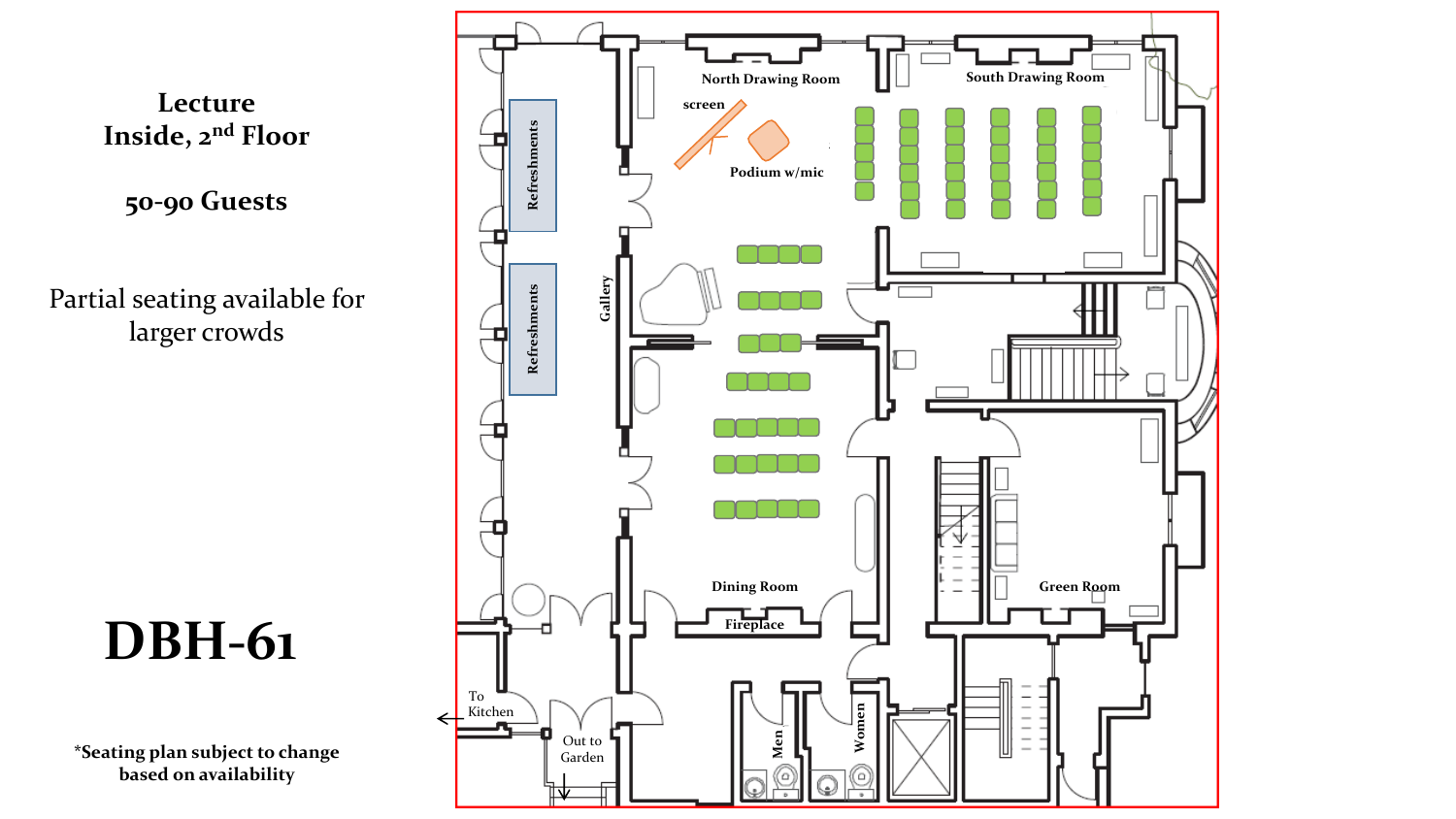## **Blank Floorplan st Floor**

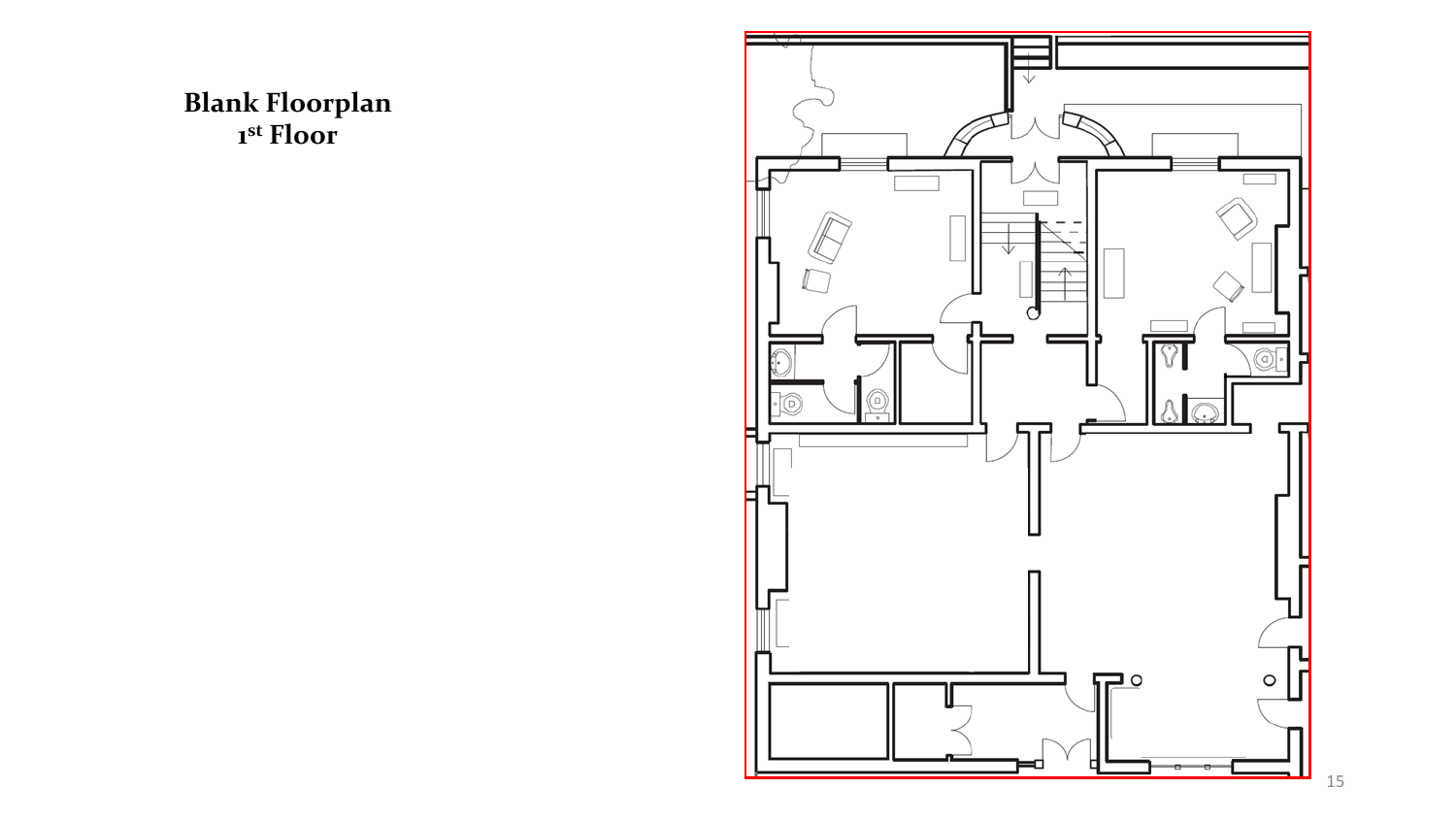**Blank Floorplan nd Floor**